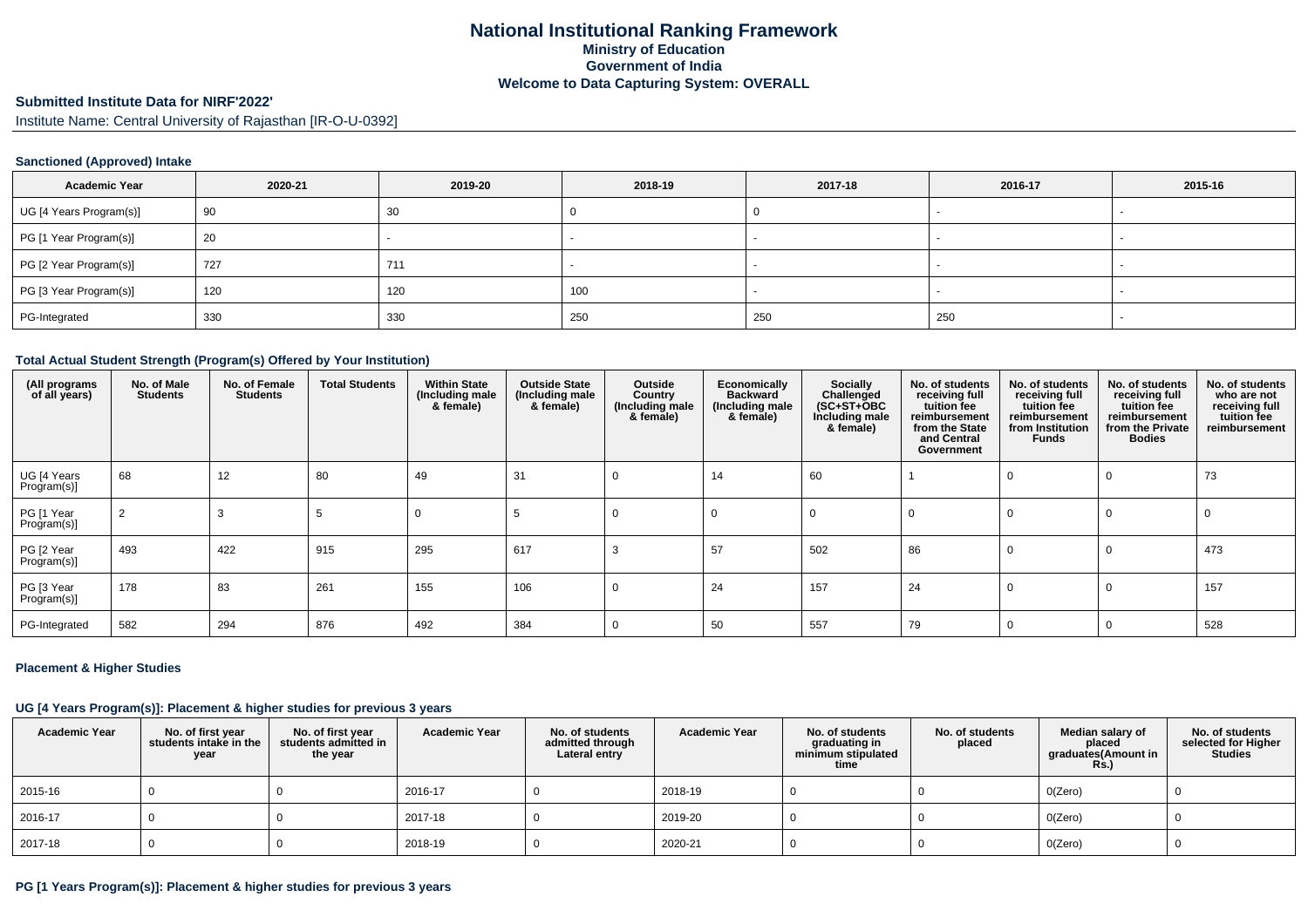| <b>Academic Year</b> | No. of first year<br>students intake in the<br>year | No. of first year<br>students admitted in<br>the year | <b>Academic Year</b> | No. of students graduating in minimum<br>stipulated time | No. of students<br>placed | Median salary of<br>placed<br>graduates(Amount in<br><b>Rs.)</b> | No. of students<br>selected for Higher<br><b>Studies</b> |
|----------------------|-----------------------------------------------------|-------------------------------------------------------|----------------------|----------------------------------------------------------|---------------------------|------------------------------------------------------------------|----------------------------------------------------------|
| 2018-19              | 10                                                  |                                                       | 2018-19              |                                                          |                           | 200000(TWO LAKHS<br>ONLY)                                        |                                                          |
| 2019-20              | 20                                                  |                                                       | 2019-20              |                                                          |                           | 270000(Two lakh<br>seventy thousand)                             |                                                          |
| 2020-21              | 20                                                  |                                                       | 2020-21              |                                                          |                           | O(Zero)                                                          |                                                          |

### **PG [2 Years Program(s)]: Placement & higher studies for previous 3 years**

| <b>Academic Year</b> | No. of first year<br>students intake in the<br>year | No. of first year<br>students admitted in<br>the year | <b>Academic Year</b> | No. of students graduating in minimum<br>stipulated time | No. of students<br>placed | Median salary of<br>placed<br>graduates(Amount in<br><b>Rs.)</b> | No. of students<br>selected for Higher<br><b>Studies</b> |
|----------------------|-----------------------------------------------------|-------------------------------------------------------|----------------------|----------------------------------------------------------|---------------------------|------------------------------------------------------------------|----------------------------------------------------------|
| 2017-18              | 480                                                 | 220                                                   | 2018-19              | 216                                                      | 82                        | 520000(FIVE LAKHS<br><b>TWENTY THOUSAND</b><br>ONLY)             | 60                                                       |
| 2018-19              | 545                                                 | 255                                                   | 2019-20              | 231                                                      | 113                       | 540000(FIVE LAKH<br><b>FORTY THOUSAND</b><br>ONLY)               | 53                                                       |
| 2019-20              | 711                                                 | 451                                                   | 2020-21              | 403                                                      | 133                       | 550000(FIVE LAKH<br><b>FIFTY THOUSAND</b><br>ONLY)               | 46                                                       |

## **PG [3 Years Program(s)]: Placement & higher studies for previous 3 years**

| <b>Academic Year</b> | No. of first year<br>students intake in the<br>year | No. of first year<br>students admitted in<br>the year | <b>Academic Year</b> | No. of students<br>admitted through<br>Lateral entry | <b>Academic Year</b> | No. of students<br>graduating in<br>minimum stipulated<br>time | No. of students<br>placed | Median salary of<br>placed<br>graduates(Amount in<br><b>Rs.)</b> | No. of students<br>selected for Higher<br><b>Studies</b> |
|----------------------|-----------------------------------------------------|-------------------------------------------------------|----------------------|------------------------------------------------------|----------------------|----------------------------------------------------------------|---------------------------|------------------------------------------------------------------|----------------------------------------------------------|
| 2016-17              | 100                                                 | 79                                                    | 2017-18              | $\Omega$                                             | 2018-19              | 69                                                             | 24                        | 480000(FOUR LAKH<br><b>EIGHTY THOUSAND</b><br>ONLY)              | 14                                                       |
| 2017-18              | 100                                                 | 36                                                    | 2018-19              | 0                                                    | 2019-20              | 32                                                             | O                         | 480000(FOUR LAKH<br>EIGHTY THOUSAND<br>ONLY)                     |                                                          |
| 2018-19              | 100                                                 | 48                                                    | 2019-20              | 0                                                    | 2020-21              | 43                                                             | 10                        | 520000(FIVE LAKHS<br><b>TWENTY THOUSAND</b><br>ONLY)             |                                                          |

## **PG-Integrated [5 Years Program(s)]: Placement & higher studies for previous 3 years**

| <b>Academic Year</b> | No. of first year<br>students intake in the<br>year | No. of first year<br>students admitted in<br>the year | <b>Academic Year</b> | No. of students graduating in minimum<br>stipulated time | No. of students<br>placed | Median salary of<br>placed<br>graduates(Amount in<br><b>Rs.)</b> | No. of students<br>selected for Higher<br><b>Studies</b> |
|----------------------|-----------------------------------------------------|-------------------------------------------------------|----------------------|----------------------------------------------------------|---------------------------|------------------------------------------------------------------|----------------------------------------------------------|
| 2014-15              | 250                                                 | 213                                                   | 2018-19              | 134                                                      | 58                        | 480000(FOUR LAKH<br>EIGHTY THOUSAND<br>ONLY)                     | 48                                                       |
| 2015-16              | 250                                                 | 230                                                   | 2019-20              | 127                                                      | 28                        | 520000 (FIVE LAKHS<br>TWENTY THOUSAND<br>ONLY)                   | 43                                                       |
| 2016-17              | 250                                                 | 152                                                   | 2020-21              | 78                                                       | 23                        | 540000(FIVE LAKHS<br>FORTY THOUSAND<br>ONLY)                     | 41                                                       |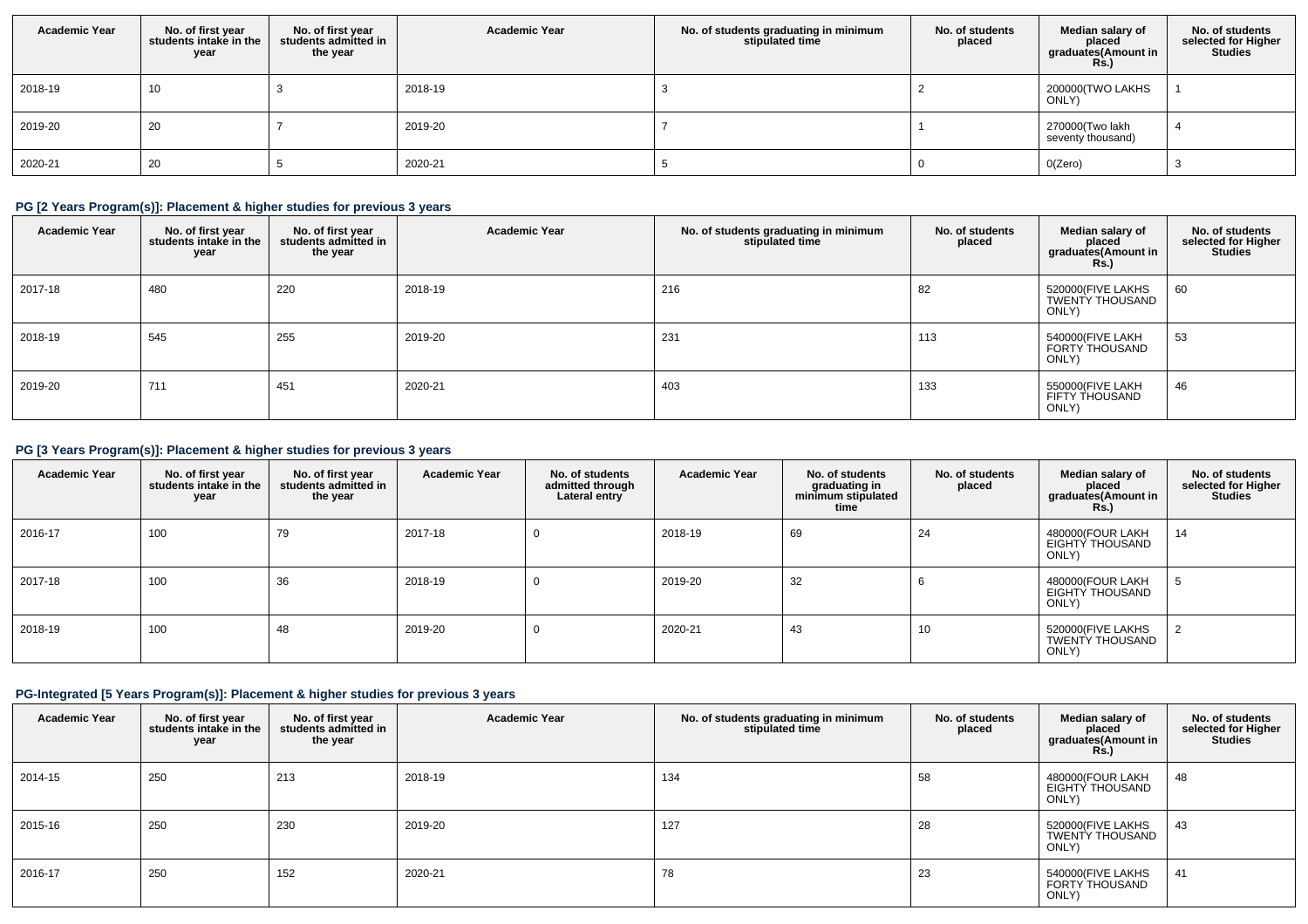#### **Ph.D Student Details**

| Ph.D (Student pursuing doctoral program till 2020-21 Students admitted in the academic year 2020-21 should not be entered here.) |                                                                                                                                  |                                                      |                       |  |  |  |
|----------------------------------------------------------------------------------------------------------------------------------|----------------------------------------------------------------------------------------------------------------------------------|------------------------------------------------------|-----------------------|--|--|--|
|                                                                                                                                  |                                                                                                                                  |                                                      | <b>Total Students</b> |  |  |  |
| Full Time                                                                                                                        |                                                                                                                                  | 290                                                  |                       |  |  |  |
| Part Time                                                                                                                        |                                                                                                                                  | $\Omega$                                             |                       |  |  |  |
| No. of Ph.D students graduated (including Integrated Ph.D)                                                                       |                                                                                                                                  |                                                      |                       |  |  |  |
|                                                                                                                                  | 2020-21                                                                                                                          | 2019-20                                              | 2018-19               |  |  |  |
| Full Time                                                                                                                        | 56                                                                                                                               | 32                                                   | 28                    |  |  |  |
| Part Time                                                                                                                        | 0                                                                                                                                | $\Omega$                                             |                       |  |  |  |
|                                                                                                                                  | PG (Student pursuing MD/MS/DNB program till 2020-21 Students admitted in the academic year 2021 - 22 should not be entered here) |                                                      |                       |  |  |  |
|                                                                                                                                  | Number of students pursuing PG (MD/MS/DNB) program                                                                               |                                                      | $\bf{0}$              |  |  |  |
|                                                                                                                                  |                                                                                                                                  | No. of students Graduating in PG (MD/MS/DNB) program |                       |  |  |  |
| 2020-21                                                                                                                          | 2019-20                                                                                                                          | 2018-19                                              |                       |  |  |  |
| 0                                                                                                                                | 0                                                                                                                                |                                                      |                       |  |  |  |

### **Online Education**

| 1. Does all programs/courses were completed on time.                |                                                                                       | Yes                                                                                                                                                                                                                                                                                                                                                                                                                                                                                                                                                                                                                                                                                                                                                                                                                                                                                                                                                                                                                                                                                                                                                                                                                                                                                                                                                                                                                                                                                                                                                                                                                                                                                                                                                                                                                                                                                                                                                                                                                                                                                                                                                                                                                                                                                                                                                                                                                                                                                                                                                                                                                                                                                                       |                                                |  |  |  |
|---------------------------------------------------------------------|---------------------------------------------------------------------------------------|-----------------------------------------------------------------------------------------------------------------------------------------------------------------------------------------------------------------------------------------------------------------------------------------------------------------------------------------------------------------------------------------------------------------------------------------------------------------------------------------------------------------------------------------------------------------------------------------------------------------------------------------------------------------------------------------------------------------------------------------------------------------------------------------------------------------------------------------------------------------------------------------------------------------------------------------------------------------------------------------------------------------------------------------------------------------------------------------------------------------------------------------------------------------------------------------------------------------------------------------------------------------------------------------------------------------------------------------------------------------------------------------------------------------------------------------------------------------------------------------------------------------------------------------------------------------------------------------------------------------------------------------------------------------------------------------------------------------------------------------------------------------------------------------------------------------------------------------------------------------------------------------------------------------------------------------------------------------------------------------------------------------------------------------------------------------------------------------------------------------------------------------------------------------------------------------------------------------------------------------------------------------------------------------------------------------------------------------------------------------------------------------------------------------------------------------------------------------------------------------------------------------------------------------------------------------------------------------------------------------------------------------------------------------------------------------------------------|------------------------------------------------|--|--|--|
| 2. Measures taken to complete the syllabus of courses and programs. |                                                                                       | The Central University of Rajasthan during this Pandemic situation has made the efforts to completed the syllabus in Hybrid<br>mode (online mode and offline mode) based on the availability of students on the campus.<br>Regular online teaching was done using various online teaching platforms such as Google meet or Zoom, as per the accessibility.<br>The students attended the classes online and for those who could not attend classes due to poor internet connectivity or any other<br>reasons, recorded lectures were shared.<br>Video lectures were recorded through Swivl/ Zoom and other available software, uploaded in the Swivl cloud, Google classroom<br>drives, and the corresponding weblink was shared with students to enable them to access the video lectures. For student<br>engagement, platforms like Piazza, TCS Ion, and Google classroom were used to engage the students by giving assignments, e-<br>books, research articles, study materials, conducting quizzes, webinars, presentations, etc. Swaya<br>Course (MOOCs), National Programme on Technology Enhanced Learning (NPTEL), Course-era courses were also suggested to<br>the students. The progress of students was monitored regularly in Live classes on Zoom/Google meet and any feedback,<br>questions, or doubts were communicated on a regular basis. Thus, a no. of online tools and innovative methods of teaching were<br>made available to students to enable effective learning and teaching in the pandemic time as well.<br>Opening the option for other online (MOOC) courses: Students were also encouraged to opt for Swayam and NPTEL courses<br>with credit transfer facilities. They were imparted relevant information to undertake the selective MOOC<br>nature to the prescribed courses for the program or to provide opportunities for additional electives of their choice.<br>The schedule is well structured giving proper time for theory, practicals, co-curricular activities, seminars, journal clubs, and add-<br>on classes, in this manner making certain the engagement of students in academics as well as other activities that students<br>benefit from for their development, career planning and growth. Elective subjects are also offered to the students where the students can choose to learn a subject of their choice offered as elective from any department in<br>Few department has worked 6 days a week instead of 5 days a week to conduct classes on Saturday. When necessary, our<br>faculty has taken additional classes with the consent of the students. For the laboratory experiments, recorded demonstrations are<br>shared with the students. |                                                |  |  |  |
| 3. The period of delay in completion of syllabus (in months).       |                                                                                       |                                                                                                                                                                                                                                                                                                                                                                                                                                                                                                                                                                                                                                                                                                                                                                                                                                                                                                                                                                                                                                                                                                                                                                                                                                                                                                                                                                                                                                                                                                                                                                                                                                                                                                                                                                                                                                                                                                                                                                                                                                                                                                                                                                                                                                                                                                                                                                                                                                                                                                                                                                                                                                                                                                           |                                                |  |  |  |
| 4. The period of delay in conducting exams (in months).             |                                                                                       |                                                                                                                                                                                                                                                                                                                                                                                                                                                                                                                                                                                                                                                                                                                                                                                                                                                                                                                                                                                                                                                                                                                                                                                                                                                                                                                                                                                                                                                                                                                                                                                                                                                                                                                                                                                                                                                                                                                                                                                                                                                                                                                                                                                                                                                                                                                                                                                                                                                                                                                                                                                                                                                                                                           |                                                |  |  |  |
| <b>Portal Name</b>                                                  | No, of students offered online courses which have credit<br>transferred to transcript | Total no, of online courses which have credit transferred<br>to the transcript                                                                                                                                                                                                                                                                                                                                                                                                                                                                                                                                                                                                                                                                                                                                                                                                                                                                                                                                                                                                                                                                                                                                                                                                                                                                                                                                                                                                                                                                                                                                                                                                                                                                                                                                                                                                                                                                                                                                                                                                                                                                                                                                                                                                                                                                                                                                                                                                                                                                                                                                                                                                                            | Total no. of credits transferred to transcript |  |  |  |
| Swayam                                                              | 20                                                                                    | 3                                                                                                                                                                                                                                                                                                                                                                                                                                                                                                                                                                                                                                                                                                                                                                                                                                                                                                                                                                                                                                                                                                                                                                                                                                                                                                                                                                                                                                                                                                                                                                                                                                                                                                                                                                                                                                                                                                                                                                                                                                                                                                                                                                                                                                                                                                                                                                                                                                                                                                                                                                                                                                                                                                         | 12                                             |  |  |  |
| <b>NPTEL</b>                                                        | 44                                                                                    | 8                                                                                                                                                                                                                                                                                                                                                                                                                                                                                                                                                                                                                                                                                                                                                                                                                                                                                                                                                                                                                                                                                                                                                                                                                                                                                                                                                                                                                                                                                                                                                                                                                                                                                                                                                                                                                                                                                                                                                                                                                                                                                                                                                                                                                                                                                                                                                                                                                                                                                                                                                                                                                                                                                                         | 25                                             |  |  |  |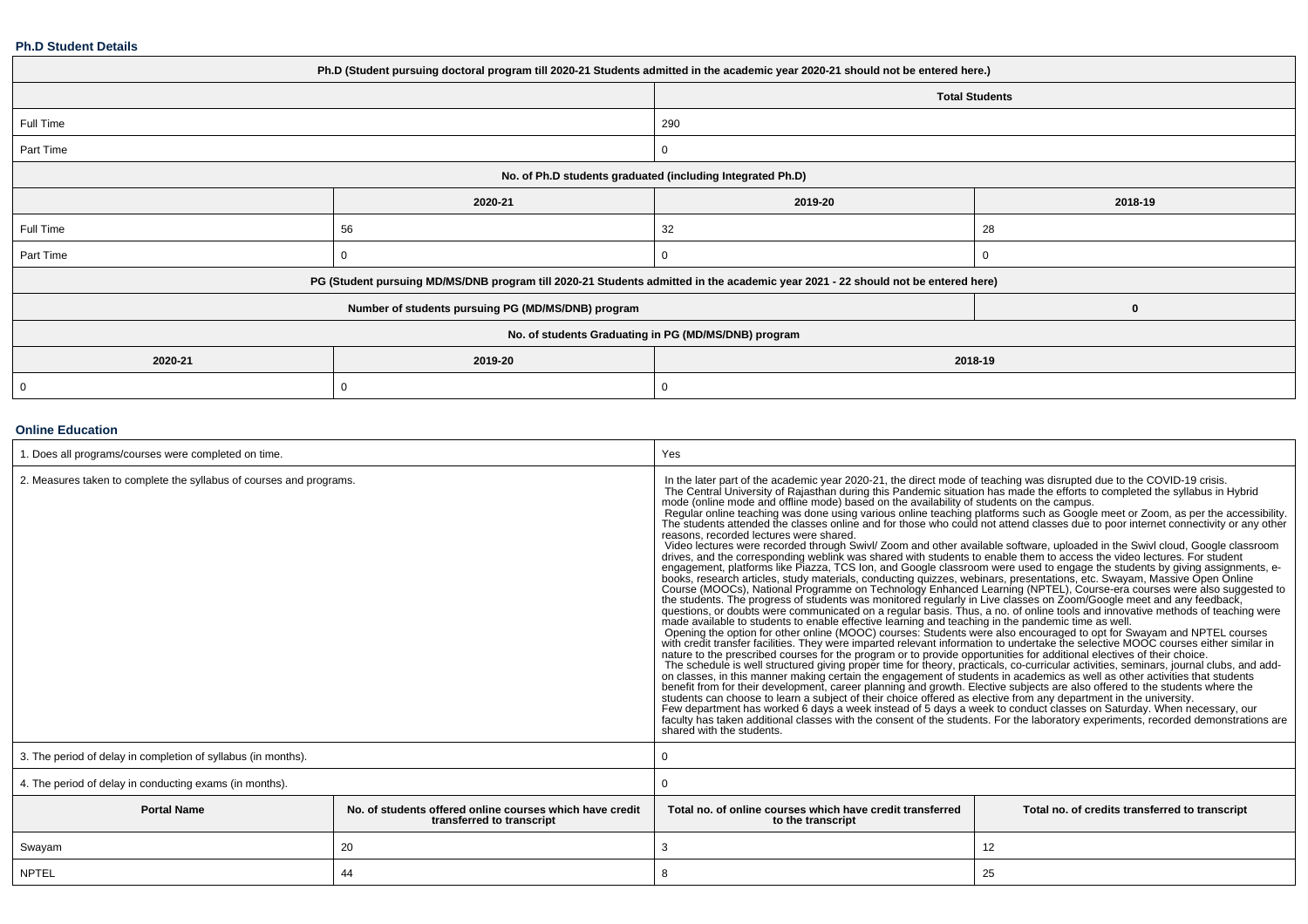# y and  $\vert$  1

## **Financial Resources: Utilised Amount for the Capital expenditure for previous 3 years**

| <b>Academic Year</b>                                                                                 | 2020-21                                                                                          |                                                                                           | 2018-19                                                                                           |  |  |  |  |  |
|------------------------------------------------------------------------------------------------------|--------------------------------------------------------------------------------------------------|-------------------------------------------------------------------------------------------|---------------------------------------------------------------------------------------------------|--|--|--|--|--|
|                                                                                                      | <b>Utilised Amount</b>                                                                           | <b>Utilised Amount</b>                                                                    | <b>Utilised Amount</b>                                                                            |  |  |  |  |  |
| Annual Capital Expenditure on Academic Activities and Resources (excluding expenditure on buildings) |                                                                                                  |                                                                                           |                                                                                                   |  |  |  |  |  |
| Library                                                                                              | 9266846 (NINETY TWO LAKH SIXTY SIX THOUSAND EIGHT<br>HUNDRED FOURTY SIX ONLY)                    | 2566119 (TWENTY FIVE LAKH SIXTY SIX THOUSAND ONE<br>HUNDRED NINETEEN)                     | 2184531 (TWENTY ONE LAKH EIGHTY FOUR THOUSAND<br>FIVE HUNDRED THIRTY ONE ONLY)                    |  |  |  |  |  |
| New Equipment for Laboratories                                                                       | 70104131 (SEVEN CRORE ONE LAKH FOUR THOUSAND<br>ONE HUNDRED THIRTY ONE ONLY E FIFTY TWO ONLY     | 35319461 (THREE CRORE FIFTY THREE LAKH NINETEEN<br>THOUSAND FOUR HUNDRED SIXTY ONE ONLY ) | 15728769 (ONE CRORE FIFTY SEVENTEEN LAKH TWENTY<br>EIGHT THOUSAND SEVEN HUNDRED SIXTY NINE ONLY ) |  |  |  |  |  |
| <b>Engineering Workshops</b>                                                                         | $0$ (ZERO)                                                                                       | $0$ (ZERO)                                                                                | $0$ (ZERO)                                                                                        |  |  |  |  |  |
| Other expenditure on creation of Capital Assets (excluding<br>expenditure on Land and Building)      | 156438332 (FIFTEEN CRORE SIXTY FOUR LAKH THIRTY<br>EIGHT THOUSAND THREE HUNDRED THRITY TWO ONLY) | 145210180 (FOURTEEN CRORE FIFTY TWO LAKH TEN<br>THOUSAND ONE HUNDRED EIGHTY ONLY)         | 68404028 (SIX CRORE EIGHTY FOUR LAKH FOUR<br>THOUSAND TWENTY EIGHT ONLY)                          |  |  |  |  |  |

## **Financial Resources: Utilised Amount for the Operational expenditure for previous 3 years**

| Academic Year                                                                                                                                                                                   | 2020-21                                                                                      | 2019-20                                                                                                      | 2018-19                                                                                       |  |  |  |  |  |
|-------------------------------------------------------------------------------------------------------------------------------------------------------------------------------------------------|----------------------------------------------------------------------------------------------|--------------------------------------------------------------------------------------------------------------|-----------------------------------------------------------------------------------------------|--|--|--|--|--|
|                                                                                                                                                                                                 | <b>Utilised Amount</b>                                                                       |                                                                                                              | <b>Utilised Amount</b>                                                                        |  |  |  |  |  |
| <b>Annual Operational Expenditure</b>                                                                                                                                                           |                                                                                              |                                                                                                              |                                                                                               |  |  |  |  |  |
| Salaries (Teaching and Non Teaching staff)                                                                                                                                                      | 412787917 (FORTY ONE CRORE TWENTY SEVEN LAKH<br>EIGHTY SEVEN THOUSAND NINE HUNDRED SEVENTEEN | 369073087 (THRITY SIX CRORE NINETY LAKH SEVENTY<br>THREE THOUSAND EIGHTY SEVEN ONLY)                         | 300931440 (THRITY CRORE NINE LAKH THRITY ONE<br>THOUSAND FOUR HUNDRED FOURTY ONLY )           |  |  |  |  |  |
| Maintenance of Academic Infrastructure or consumables and<br>other running expenditures (excluding maintenance of hostels<br>and allied services, rent of the building, depreciation cost, etc) | 131264418 (THRITEEN CRORE TWELVE LAKHS SIXTY<br>FOUR THOUSAND FOUR HUNDRED EIGHTEEN)         | 164714323 (SIXTEEN CRORES FOURTY SEVEN LAKHS<br>FOURTEEN THOUSAND THREE HUNDRED TWENTY<br>THREE <sup>1</sup> | 150888944 (FIFTEEN CRORE EIGHTY LAKH EITHTY EIGHT<br>THOUSAND NINE HUNDRED FOURTY FOUR ONLY ) |  |  |  |  |  |
| Seminars/Conferences/Workshops                                                                                                                                                                  | 1747401 (SEVENTEEN LAKH FOURTY SEVEN THOUSAND<br>FOUR HUNDRED ONE ONLY)                      | 3292885 (THRITY TWO LAKH NINTY TWO THOUSAND<br>EIIGHT HUNDRED EIGHTY FIVE ONLY)                              | 2921220 (TWENTY NINE LAKH TWENTY ONE THOUSAND<br>TWO HUNDRED TWENTLY ONLY )                   |  |  |  |  |  |

#### **IPR**

| Calendar year            | 2020 | 2019 | 2018 |
|--------------------------|------|------|------|
| No. of Patents Published |      |      |      |
| No. of Patents Granted   |      |      |      |

## **Sponsored Research Details**

| <b>Financial Year</b>                    | 2020-21                                                                        | 2019-20                                               | 2018-19                                                  |
|------------------------------------------|--------------------------------------------------------------------------------|-------------------------------------------------------|----------------------------------------------------------|
| Total no. of Sponsored Projects          |                                                                                |                                                       | 114                                                      |
| Total no. of Funding Agencies            |                                                                                | 13                                                    | -23                                                      |
| Total Amount Received (Amount in Rupees) | 69721281                                                                       | 61018085                                              | 65602300                                                 |
| Amount Received in Words                 | Six Crore Ninety Seven Lakh Twenty One Thousand Two<br>Hundred Eighty One Only | Six Crore Ten Lakh Eighteen Thousand Eighty Five Only | Six Crore Fifty Six Lakh Two Thousand Three Hundred Only |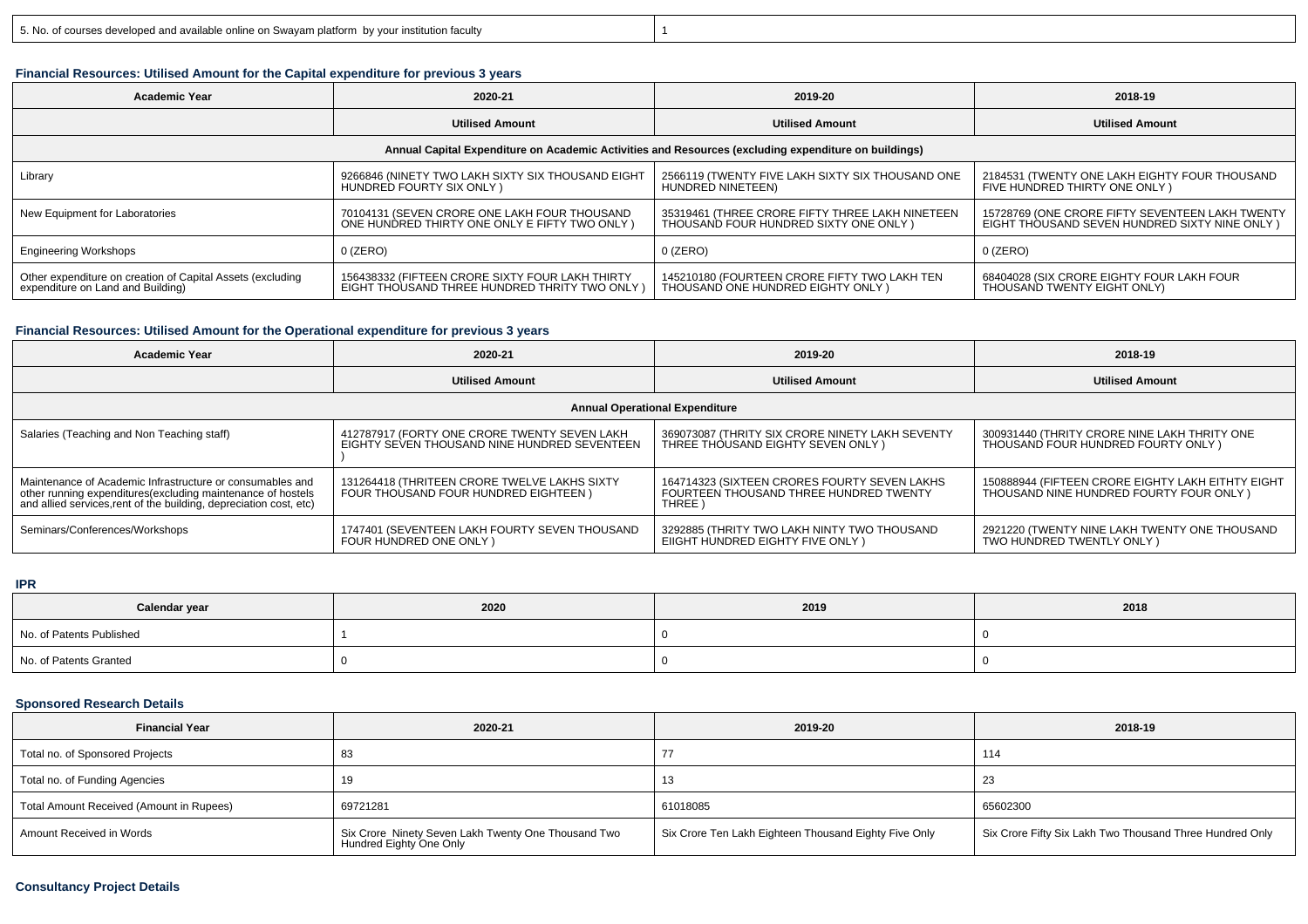| <b>Financial Year</b>                    | 2020-21 | 2019-20 | 2018-19 |  |
|------------------------------------------|---------|---------|---------|--|
| Total no. of Consultancy Projects        |         |         |         |  |
| Total no. of Client Organizations        |         |         |         |  |
| Total Amount Received (Amount in Rupees) |         |         |         |  |
| Amount Received in Words                 | Zero    | Zero    | Zero    |  |

## **Executive Development Program/Management Development Programs**

| <b>Financial Year</b>                                                             | 2020-21 | 2019-20 | 2018-19 |
|-----------------------------------------------------------------------------------|---------|---------|---------|
| Total no. of Executive Development Programs/ Management<br>Development Programs   |         |         |         |
| Total no. of Participants                                                         |         |         |         |
| Total Annual Earnings (Amount in Rupees)(Excluding Lodging<br>& Boarding Charges) |         |         |         |
| <b>Total Annual Earnings in Words</b>                                             | Zero    | Zero    | Zero    |

# **PCS Facilities: Facilities of physically challenged students**

| 1. Do your institution buildings have Lifts/Ramps?                                                                                                         | Yes, more than 80% of the buildings |
|------------------------------------------------------------------------------------------------------------------------------------------------------------|-------------------------------------|
| 2. Do your institution have provision for walking aids, including wheelchairs and transportation from one building to another for<br>handicapped students? | Yes                                 |
| 3. Do your institution buildings have specially designed toilets for handicapped students?                                                                 | Yes, more than 80% of the buildings |

### **Accreditation**

### **NBA Accreditation**

| s vour institute have a valid NBA Accreditation?<br>. Does<br>ייי |  |
|-------------------------------------------------------------------|--|
|-------------------------------------------------------------------|--|

#### **NAAC Accreditation**

| 1. Does your institute have a valid NAAC Accreditation? |            | YES        |             |  |  |
|---------------------------------------------------------|------------|------------|-------------|--|--|
| Valid from                                              |            | Valid upto | <b>CGPA</b> |  |  |
| 16-09-2016                                              | 15-09-2021 |            | 3.01        |  |  |

# **Faculty Details**

| <b>Srno</b> | Name              | Age | Designation                | Gender | Qualification | <b>Experience (In</b><br>Months) | <b>Currently working</b><br>with institution? | <b>Joining Date</b> | <b>Leaving Date</b> | <b>Association type</b> |
|-------------|-------------------|-----|----------------------------|--------|---------------|----------------------------------|-----------------------------------------------|---------------------|---------------------|-------------------------|
|             | Neeraj Gupta      | 60  | Professor                  | Male   | M.Plan        | 460                              | Yes                                           | 10-07-2013          | $\sim$              | Regular                 |
|             | Ritu Bhargava Rai | 49  | Associate Professor        | Female | M.Arch.       | 281                              | Yes                                           | 10-07-2013          | $\sim$              | Regular                 |
|             | Sunil Sharma      | 37  | <b>Assistant Professor</b> | Male   | Ph.D          | 132                              | Yes                                           | 25-07-2013          | $- -$               | Regular                 |
|             | Gaurav Somani     | 34  | <b>Assistant Professor</b> | Male   | Ph.D          | 144                              | Yes                                           | 21-06-2012          | $- -$               | Regular                 |
|             | Ravi Saharan      | 39  | <b>Assistant Professor</b> | Male   | M.Tech        | 199                              | Yes                                           | 06-07-2012          | $- -$               | Regular                 |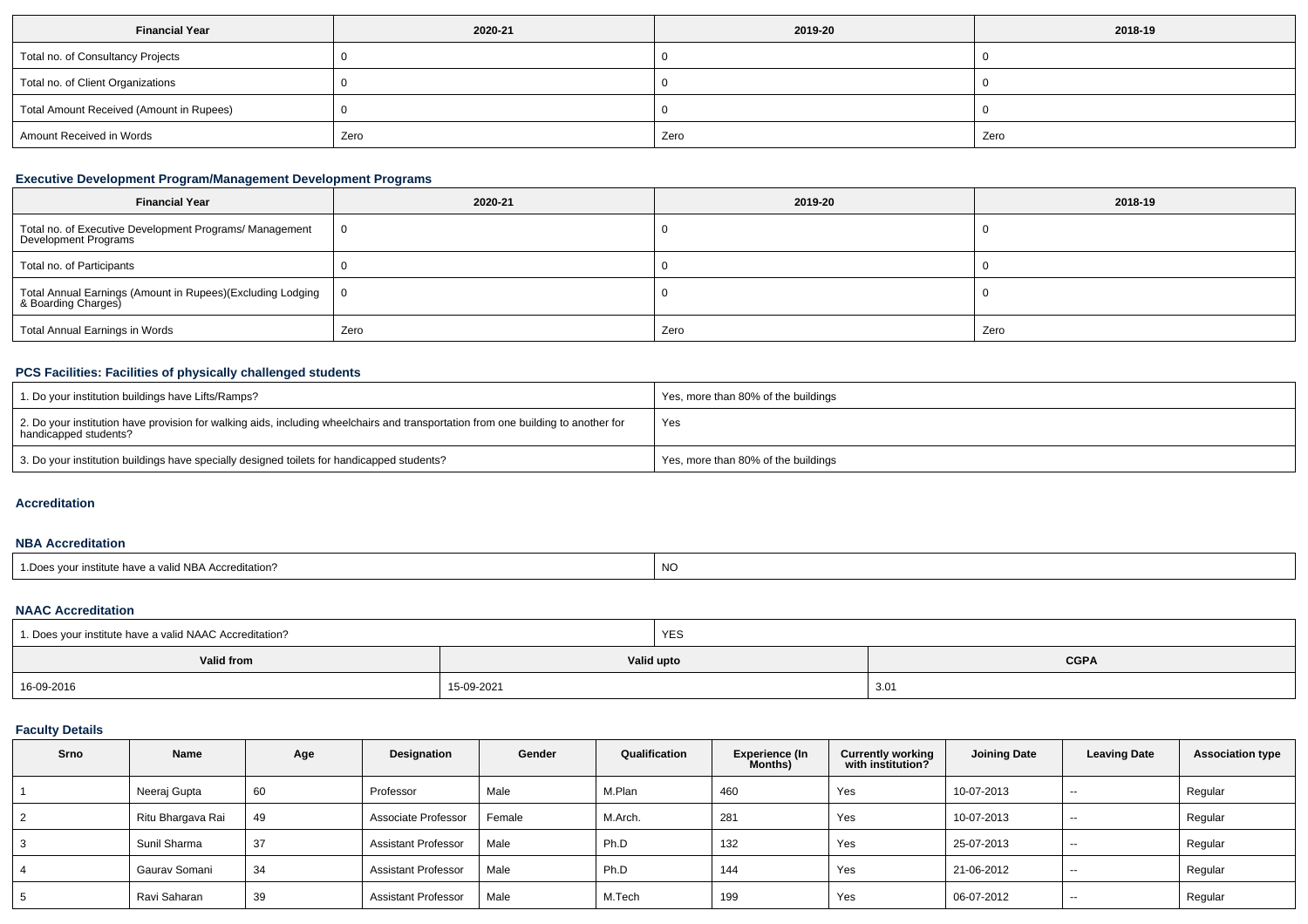| 6              | Avantika Singh            | 46 | <b>Assistant Professor</b> | Female | Ph.D | 263 | Yes | 03-10-2012 | ⊷.                       | Regular             |
|----------------|---------------------------|----|----------------------------|--------|------|-----|-----|------------|--------------------------|---------------------|
| $\overline{7}$ | Sanjay Kumar Garg         | 47 | <b>Assistant Professor</b> | Male   | Ph.D | 255 | Yes | 23-04-2012 | $\overline{\phantom{a}}$ | Regular             |
| 8              | Tulsee Giri Goswami       | 39 | <b>Assistant Professor</b> | Female | Ph.D | 214 | Yes | 23-04-2012 | --                       | Regular             |
| 9              | Devesh Madhukar<br>Sawant | 40 | <b>Assistant Professor</b> | Male   | Ph.D | 147 | Yes | 30-08-2013 | --                       | Regular             |
| 10             | Kaisar Raza               | 38 | <b>Assistant Professor</b> | Male   | Ph.D | 165 | Yes | 26-09-2013 | --                       | Regular             |
| 11             | Ruchi Malik               | 45 | <b>Assistant Professor</b> | Female | Ph.D | 239 | Yes | 16-09-2013 | $\mathbf{u}$             | Regular             |
| 12             | Umesh Gupta               | 41 | <b>Assistant Professor</b> | Male   | Ph.D | 180 | Yes | 31-10-2013 | $\overline{\phantom{a}}$ | Regular             |
| 13             | Vipin Kumar               | 44 | Professor                  | Male   | Ph.D | 239 | Yes | 17-09-2013 | ⊷.                       | Regular             |
| 14             | Supriya Agarwal           | 57 | Professor                  | Female | Ph.D | 336 | Yes | 10-07-2013 | $\overline{\phantom{a}}$ | Regular             |
| 15             | Manish Dev Shrimali       | 48 | Professor                  | Male   | Ph.D | 263 | Yes | 14-12-2015 | --                       | Regular             |
| 16             | Anand Prakash<br>Singh    | 70 | Professor                  | Male   | Ph.D | 579 | No  | 01-01-2016 | 31-12-2020               | Adhoc / Contractual |
| 17             | Someshwar Das             | 64 | Professor                  | Male   | Ph.D | 465 | No  | 07-02-2017 | 15-04-2021               | Adhoc / Contractual |
| 18             | N Lakshmi Aiyar           | 52 | Professor                  | Female | Ph.D | 324 | Yes | 05-10-2012 | $\overline{a}$           | Regular             |
| 19             | Pradeep Verma             | 49 | Professor                  | Male   | Ph.D | 324 | Yes | 03-06-2013 | $\sim$                   | Regular             |
| 20             | Pawan Kumar<br>Dadheech   | 60 | Professor                  | Male   | Ph.D | 420 | Yes | 17-04-2013 | $\overline{\phantom{a}}$ | Regular             |
| 21             | Jitendra Kumar            | 39 | Associate Professor        | Male   | Ph.D | 195 | Yes | 14-05-2013 | ⊷.                       | Regular             |
| 22             | Pankaj Goyal              | 45 | Associate Professor        | Male   | Ph.D | 240 | Yes | 19-07-2013 | $\overline{\phantom{a}}$ | Regular             |
| 23             | Jagdish Ullas<br>Jadhav   | 47 | Professor                  | Male   | Ph.D | 256 | Yes | 02-08-2013 | --                       | Regular             |
| 24             | Sanjay Arora              | 53 | Associate Professor        | Male   | Ph.D | 358 | Yes | 07-10-2013 | $\overline{\phantom{a}}$ | Regular             |
| 25             | Praveen Sahu              | 46 | Professor                  | Male   | Ph.D | 263 | Yes | 29-12-2015 | --                       | Regular             |
| 26             | Laxmi Kant Sharma         | 44 | Associate Professor        | Male   | Ph.D | 204 | Yes | 30-12-2015 | $\overline{\phantom{a}}$ | Regular             |
| 27             | Chandi Charan<br>Mandal   | 47 | Professor                  | Male   | Ph.D | 253 | Yes | 04-03-2016 | $\overline{\phantom{a}}$ | Regular             |
| 28             | Ajit Kumar Patra          | 44 | Associate Professor        | Male   | Ph.D | 286 | Yes | 18-08-2017 | $\overline{\phantom{a}}$ | Regular             |
| 29             | Anjali Sharma             | 49 | Associate Professor        | Female | Ph.D | 324 | Yes | 23-09-2017 | ⊷.                       | Regular             |
| 30             | Anand Kumar               | 36 | <b>Assistant Professor</b> | Male   | Ph.D | 126 | Yes | 08-01-2011 | $\overline{\phantom{a}}$ | Regular             |
| 31             | Bhumika Sharma            | 47 | <b>Assistant Professor</b> | Female | Ph.D | 204 | Yes | 23-04-2012 | $\overline{\phantom{a}}$ | Regular             |
| 32             | Vishvanath Tiwari         | 37 | <b>Assistant Professor</b> | Male   | Ph.D | 128 | Yes | 20-05-2013 | $\sim$                   | Regular             |
| 33             | Kiran Kumar<br>Tejavath   | 39 | <b>Assistant Professor</b> | Male   | Ph.D | 98  | Yes | 28-05-2013 | Щ,                       | Regular             |
| 34             | Vijay Kumar<br>Prajapati  | 37 | <b>Assistant Professor</b> | Male   | Ph.D | 132 | Yes | 05-08-2013 | Щ,                       | Regular             |
| 35             | Neeru Prasad              | 41 | <b>Assistant Professor</b> | Female | Ph.D | 163 | Yes | 01-08-2013 | Щ,                       | Regular             |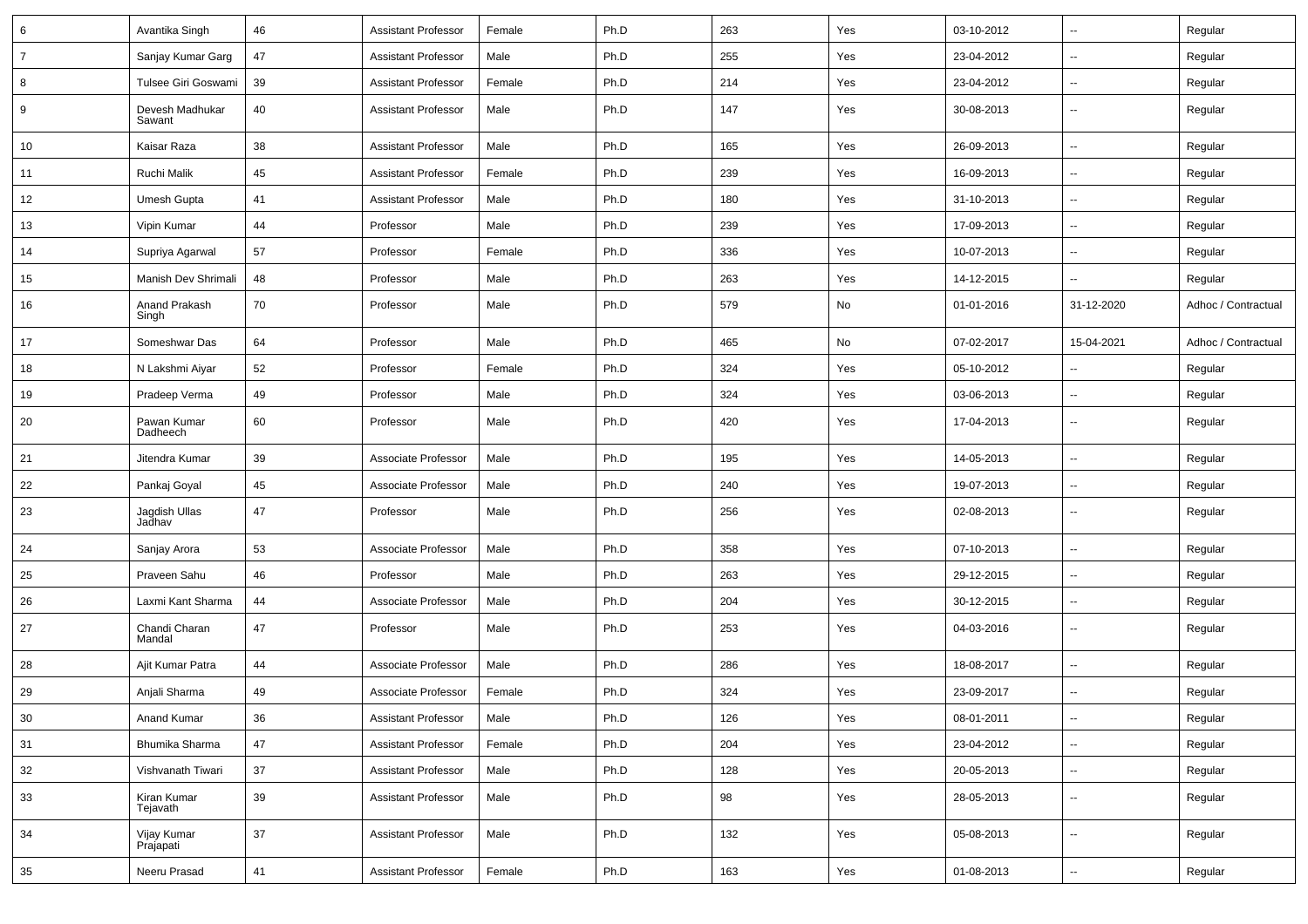| 36 | SUSHILA KUMARI<br><b>SORIYA</b>        | 37 | <b>Assistant Professor</b> | Female | Ph.D   | 132 | Yes | 24-07-2012 | $\overline{\phantom{a}}$ | Regular             |
|----|----------------------------------------|----|----------------------------|--------|--------|-----|-----|------------|--------------------------|---------------------|
| 37 | Ruchita Verma                          | 36 | <b>Assistant Professor</b> | Female | Ph.D   | 153 | No  | 30-07-2012 | 08-06-2020               | Regular             |
| 38 | Neha Seth                              | 36 | <b>Assistant Professor</b> | Female | Ph.D   | 150 | Yes | 31-07-2012 | --                       | Regular             |
| 39 | Mamta Rani                             | 44 | Associate Professor        | Female | Ph.D   | 259 | Yes | 29-06-2012 | $\sim$                   | Regular             |
| 40 | Nishtha Kesswani                       | 43 | <b>Assistant Professor</b> | Female | Ph.D   | 235 | Yes | 24-04-2012 | --                       | Regular             |
| 41 | Naga raju Aitha                        | 46 | <b>Assistant Professor</b> | Male   | Ph.D   | 257 | No  | 24-05-2012 | 06-05-2021               | Regular             |
| 42 | Gaurav Meena                           | 33 | <b>Assistant Professor</b> | Male   | M.Tech | 135 | Yes | 22-04-2013 |                          | Regular             |
| 43 | Ravi Raj Choudhary                     | 36 | <b>Assistant Professor</b> | Male   | M.Tech | 179 | Yes | 27-06-2013 | $\sim$                   | Regular             |
| 44 | Narendra Kumar                         | 45 | <b>Assistant Professor</b> | Male   | Ph.D   | 225 | Yes | 18-08-2016 | --                       | Regular             |
| 45 | Sandeep<br>Vishwanathrao<br>Ranbhirker | 41 | <b>Assistant Professor</b> | Male   | Ph.D   | 189 | Yes | 01-08-2013 | --                       | Regular             |
| 46 | Maithili Raman<br>Prasad Singh         | 56 | Professor                  | Male   | Ph.D   | 320 | No  | 24-04-2012 | 30-03-2021               | Regular             |
| 47 | Jugal Kishore<br>Prajapat              | 45 | Professor                  | Male   | Ph.D   | 251 | Yes | 23-04-2012 | --                       | Regular             |
| 48 | Dinesh Chandra<br>Sharma               | 60 | Professor                  | Male   | Ph.D   | 432 | Yes | 10-01-2011 | --                       | Regular             |
| 49 | Amit Chakraborty                       | 46 | <b>Assistant Professor</b> | Male   | Ph.D   | 110 | No  | 23-04-2012 | 12-10-2020               | Regular             |
| 50 | Vidyottama Jain                        | 44 | <b>Assistant Professor</b> | Female | Ph.D   | 169 | Yes | 19-03-2013 | --                       | Regular             |
| 51 | Rajneesh Kumar<br>Verma                | 37 | <b>Assistant Professor</b> | Male   | Ph.D   | 126 | Yes | 02-04-2013 | $\overline{\phantom{a}}$ | Regular             |
| 52 | Aditya Kumar Gupta                     | 66 | Professor                  | Male   | Ph.D   | 426 | No  | 01-11-2019 | 29-10-2021               | Adhoc / Contractual |
| 53 | R T Pardasani                          | 67 | Professor                  | Male   | Ph.D   | 424 | No  | 13-12-2019 | 12-12-2021               | Adhoc / Contractual |
| 54 | Nicholas Lakra                         | 56 | <b>Assistant Professor</b> | Male   | Ph.D   | 96  | Yes | 25-07-2013 |                          | Regular             |
| 55 | PRAMOD KUMAR<br><b>NAIK</b>            | 39 | <b>Assistant Professor</b> | Male   | Ph.D   | 78  | Yes | 08-03-2016 | $\overline{\phantom{a}}$ | Regular             |
| 56 | SATYANARAYANA<br><b>MURTY DOGGA</b>    | 36 | <b>Assistant Professor</b> | Male   | Ph.D   | 142 | Yes | 11-12-2016 | $\sim$                   | Regular             |
| 57 | Sanjay Kumar                           | 37 | <b>Assistant Professor</b> | Male   | Ph.D   | 199 | Yes | 23-04-2012 | --                       | Regular             |
| 58 | Deepesh Bhati                          | 37 | <b>Assistant Professor</b> | Male   | Ph.D   | 203 | Yes | 23-04-2012 | $\sim$                   | Regular             |
| 59 | Jai Prakash Tripathi                   | 36 | <b>Assistant Professor</b> | Male   | Ph.D   | 129 | Yes | 11-12-2016 | Ξ.                       | Regular             |
| 60 | Neha Arora                             | 38 | <b>Assistant Professor</b> | Female | Ph.D   | 178 | Yes | 21-05-2012 | $\overline{\phantom{a}}$ | Regular             |
| 61 | Devendra Rankawat                      | 35 | <b>Assistant Professor</b> | Male   | Ph.D   | 166 | Yes | 28-05-2012 | $\overline{\phantom{a}}$ | Regular             |
| 62 | Devesh Sharma                          | 46 | Associate Professor        | Male   | Ph.D   | 174 | Yes | 04-06-2019 | $\overline{\phantom{a}}$ | Regular             |
| 63 | Garima Kaushik                         | 40 | <b>Assistant Professor</b> | Female | Ph.D   | 154 | Yes | 19-03-2013 | $\sim$                   | Regular             |
| 64 | Ritu Singh                             | 35 | <b>Assistant Professor</b> | Female | Ph.D   | 94  | Yes | 03-09-2013 | ⊷.                       | Regular             |
| 65 | Alok Kumar                             | 37 | <b>Assistant Professor</b> | Male   | Ph.D   | 88  | No  | 16-12-2015 | 13-01-2021               | Regular             |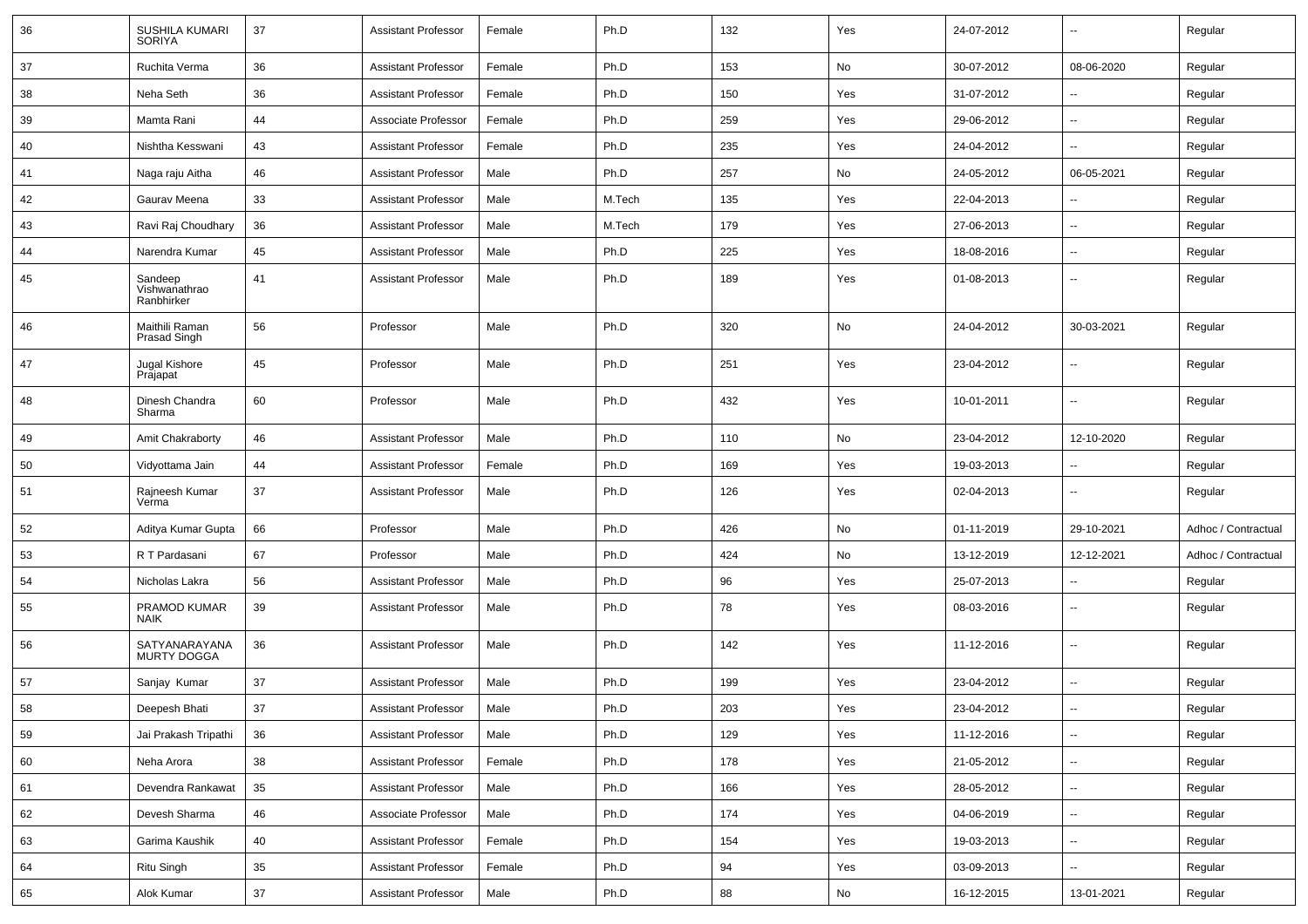| 66 | Mamata Khandal                          | 48     | <b>Assistant Professor</b> | Female | Ph.D | 238 | Yes | 15-07-2013 | $\overline{\phantom{a}}$ | Regular |
|----|-----------------------------------------|--------|----------------------------|--------|------|-----|-----|------------|--------------------------|---------|
| 67 | Suresh Singh<br>Rathore                 | 48     | <b>Assistant Professor</b> | Male   | Ph.D | 226 | Yes | 26-07-2013 | --                       | Regular |
| 68 | Ved Prakash                             | 34     | <b>Assistant Professor</b> | Male   | Ph.D | 126 | Yes | 01-03-2016 | $\overline{\phantom{a}}$ | Regular |
| 69 | ARVIND PRATAP<br><b>SINGH</b>           | 42     | <b>Assistant Professor</b> | Male   | Ph.D | 155 | Yes | 26-03-2013 | --                       | Regular |
| 70 | Akhil Agrawal                           | 40     | <b>Assistant Professor</b> | Male   | Ph.D | 140 | Yes | 21-06-2013 | $\overline{\phantom{a}}$ | Regular |
| 71 | Nidhi Pareek                            | 37     | <b>Assistant Professor</b> | Female | Ph.D | 118 | Yes | 25-06-2013 | $\overline{\phantom{a}}$ | Regular |
| 72 | Chandra SEKHAR<br>GAHAN                 | 41     | Associate Professor        | Male   | Ph.D | 211 | Yes | 24-12-2021 | --                       | Regular |
| 73 | Neeraj Panwar                           | 40     | <b>Assistant Professor</b> | Male   | Ph.D | 155 | Yes | 26-06-2013 | -−                       | Regular |
| 74 | Nagendra Ambedkar<br>Sole               | 59     | Professor                  | Male   | Ph.D | 441 | Yes | 14-08-2012 | ⊷.                       | Regular |
| 75 | <b>KANDASAMY S</b>                      | 60     | Associate Professor        | Male   | Ph.D | 413 | Yes | 14-10-2013 | Ξ.                       | Regular |
| 76 | Jose Almin Cicily                       | 39     | <b>Assistant Professor</b> | Female | Ph.D | 101 | No  | 10-07-2013 | 31-12-2020               | Regular |
| 77 | Anjan Kumar Sahu                        | 38     | Assistant Professor        | Male   | Ph.D | 109 | Yes | 01-08-2013 | --                       | Regular |
| 78 | Jeevan Kumar<br>Cheruku                 | 40     | <b>Assistant Professor</b> | Male   | Ph.D | 139 | Yes | 01-08-2013 | -−                       | Regular |
| 79 | Gyana Ranjan<br>Panda                   | 44     | <b>Assistant Professor</b> | Male   | Ph.D | 167 | Yes | 12-08-2013 | --                       | Regular |
| 80 | Sukhmander Singh                        | 37     | <b>Assistant Professor</b> | Male   | Ph.D | 125 | Yes | 14-12-2015 | $\overline{\phantom{a}}$ | Regular |
| 81 | DANDUB PALZOR<br><b>NEGI</b>            | 37     | <b>Assistant Professor</b> | Male   | Ph.D | 96  | Yes | 29-07-2013 | $\overline{\phantom{a}}$ | Regular |
| 82 | Atiq Ahmed                              | 46     | <b>Assistant Professor</b> | Male   | Ph.D | 273 | Yes | 01-08-2013 | --                       | Regular |
| 83 | Shaizy Ahmed                            | 39     | <b>Assistant Professor</b> | Female | Ph.D | 179 | Yes | 12-08-2013 | $\overline{\phantom{a}}$ | Regular |
| 84 | Mahendra Saha                           | 40     | <b>Assistant Professor</b> | Male   | Ph.D | 116 | Yes | 25-03-2013 | $\overline{\phantom{a}}$ | Regular |
| 85 | Rajeev M M                              | 45     | <b>Assistant Professor</b> | Male   | Ph.D | 264 | Yes | 28-03-2016 | ⊷.                       | Regular |
| 86 | Janmejay Pandey                         | 40     | <b>Assistant Professor</b> | Male   | Ph.D | 148 | Yes | 19-03-2013 | $\overline{\phantom{a}}$ | Regular |
| 87 | Suman Tapryal                           | 44     | <b>Assistant Professor</b> | Female | Ph.D | 180 | Yes | 19-03-2013 | -−                       | Regular |
| 88 | <b>Tarun Kumar Bhatt</b>                | 38     | <b>Assistant Professor</b> | Male   | Ph.D | 129 | Yes | 19-03-2013 | --                       | Regular |
| 89 | MUZZAMMIL<br>HUSSAIN<br><b>MOHAMMAD</b> | 42     | Assistant Professor        | Male   | Ph.D | 229 | Yes | 23-09-2013 |                          | Regular |
| 90 | Hemlata Manglani                        | $39\,$ | <b>Assistant Professor</b> | Female | Ph.D | 193 | Yes | 10-07-2013 | Щ,                       | Regular |
| 91 | Pragati Jain                            | 42     | <b>Assistant Professor</b> | Female | Ph.D | 215 | Yes | 17-07-2013 | ш.                       | Regular |
| 92 | Jay Kant Yadav                          | 45     | <b>Assistant Professor</b> | Male   | Ph.D | 143 | Yes | 15-05-2013 | Щ,                       | Regular |
| 93 | Easwar Srinivasan                       | 43     | Associate Professor        | Male   | Ph.D | 258 | Yes | 04-06-2019 | Щ,                       | Regular |
| 94 | M Bhanuchandra                          | 36     | Assistant Professor        | Male   | Ph.D | 94  | Yes | 11-04-2016 | Щ,                       | Regular |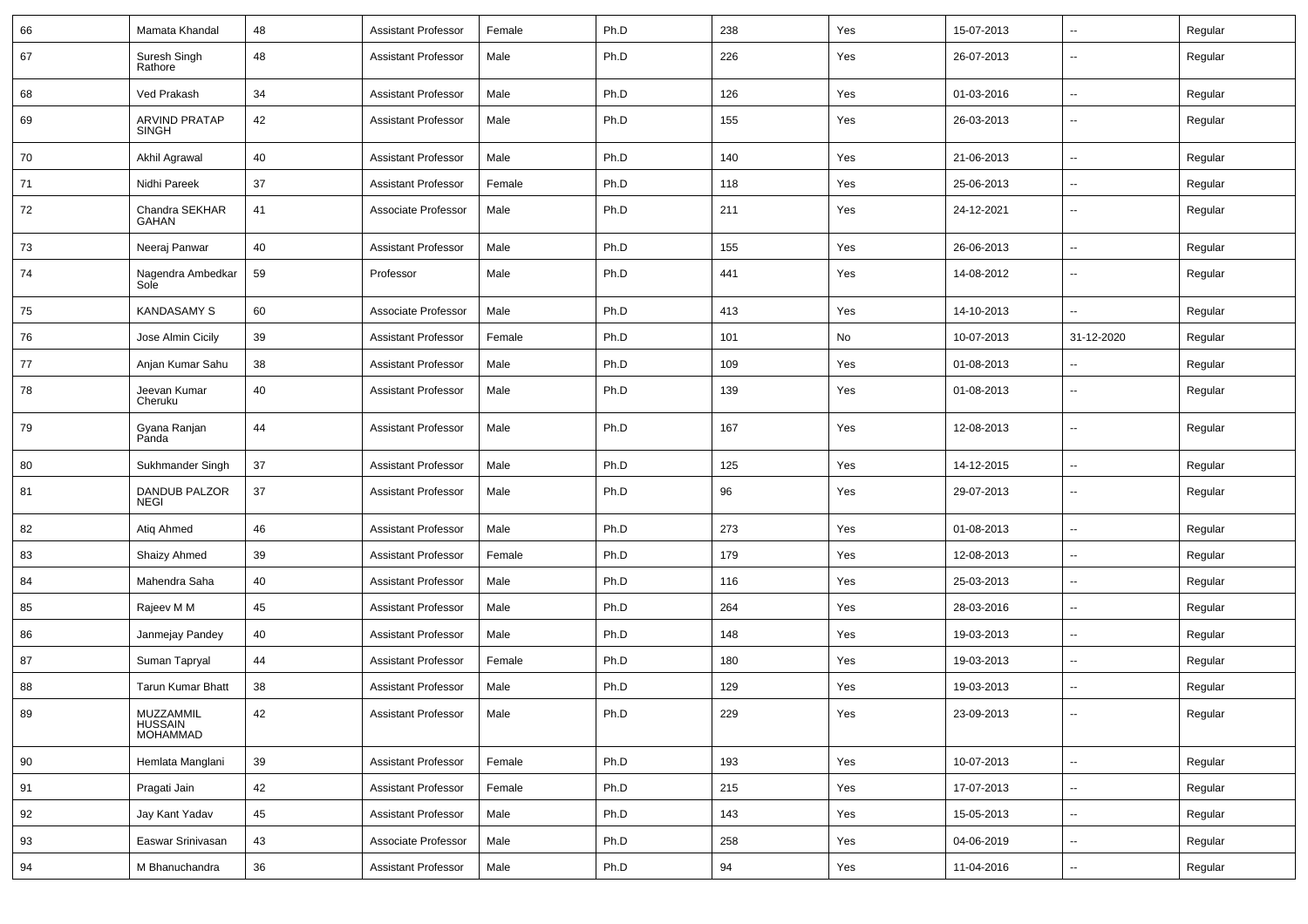| 95  | Pranta Pratik<br>Patnaik            | 40 | <b>Assistant Professor</b> | Male   | Ph.D | 186 | Yes | 10-07-2013 | $\overline{\phantom{a}}$ | Regular             |
|-----|-------------------------------------|----|----------------------------|--------|------|-----|-----|------------|--------------------------|---------------------|
| 96  | <b>RAM KISHORE</b>                  | 36 | <b>Assistant Professor</b> | Male   | Ph.D | 94  | Yes | 21-12-2015 | ⊷.                       | Regular             |
| 97  | Subrat Kumar<br>Panda               | 46 | <b>Assistant Professor</b> | Male   | Ph.D | 174 | Yes | 11-12-2016 | --                       | Regular             |
| 98  | Shiv Swaroop                        | 39 | <b>Assistant Professor</b> | Male   | Ph.D | 114 | Yes | 11-12-2016 | $\overline{\phantom{a}}$ | Regular             |
| 99  | Jayendra Nath<br>Shukla             | 41 | <b>Assistant Professor</b> | Male   | Ph.D | 136 | Yes | 12-01-2017 | --                       | Regular             |
| 100 | S Thangminlal<br>Vaiphei            | 44 | <b>Assistant Professor</b> | Male   | Ph.D | 143 | No  | 13-12-2016 | 06-12-2019               | Regular             |
| 101 | Anuj Kumar Sharma                   | 39 | <b>Assistant Professor</b> | Male   | Ph.D | 141 | Yes | 10-12-2016 | --                       | Regular             |
| 102 | Thirumoorthi<br>Ramalingam          | 40 | <b>Assistant Professor</b> | Male   | Ph.D | 128 | Yes | 02-01-2017 | -−                       | Regular             |
| 103 | Partha Roy                          | 39 | <b>Assistant Professor</b> | Male   | Ph.D | 93  | Yes | 01-05-2017 | -−                       | Regular             |
| 104 | Krishna Kumar<br>Mohbey             | 37 | <b>Assistant Professor</b> | Male   | Ph.D | 144 | Yes | 26-12-2016 | $\overline{\phantom{a}}$ | Regular             |
| 105 | Mohd Hussain<br>Kunroo              | 32 | <b>Assistant Professor</b> | Male   | Ph.D | 52  | No  | 27-12-2016 | 16-12-2019               | Regular             |
| 106 | <b>Gobind Singh</b>                 | 39 | <b>Assistant Professor</b> | Male   | Ph.D | 176 | Yes | 18-08-2016 | Ξ.                       | Regular             |
| 107 | Vipul Kakkar                        | 39 | <b>Assistant Professor</b> | Male   | Ph.D | 168 | Yes | 15-12-2016 | $\sim$                   | Regular             |
| 108 | Vijay Kumar Yadav                   | 39 | <b>Assistant Professor</b> | Male   | Ph.D | 83  | Yes | 11-12-2016 | ⊷.                       | Regular             |
| 109 | Deeksha Tripathi                    | 34 | <b>Assistant Professor</b> | Female | Ph.D | 84  | Yes | 23-12-2016 | $\sim$                   | Regular             |
| 110 | Vijay Kumar Verma                   | 36 | <b>Assistant Professor</b> | Male   | Ph.D | 95  | No  | 18-01-2017 | 17-08-2021               | Regular             |
| 111 | Brijesh Kumar Singh                 | 35 | <b>Assistant Professor</b> | Male   | Ph.D | 80  | Yes | 16-01-2017 | --                       | Regular             |
| 112 | Rakesh Kumar                        | 41 | <b>Assistant Professor</b> | Male   | Ph.D | 116 | Yes | 16-01-2017 | $\mathbf{u}$             | Regular             |
| 113 | <b>Arvind Pandey</b>                | 44 | Associate Professor        | Male   | Ph.D | 187 | Yes | 28-06-2019 | $\overline{\phantom{a}}$ | Regular             |
| 114 | Abhimanyu Singh<br>Yadav            | 30 | <b>Assistant Professor</b> | Male   | Ph.D | 59  | No  | 18-09-2017 | 06-12-2019               | Regular             |
| 115 | <b>SUBHASIS</b><br><b>BHADRA</b>    | 46 | Associate Professor        | Male   | Ph.D | 248 | Yes | 03-11-2017 | ⊷.                       | Regular             |
| 116 | <b>SANJAY KUMAR</b><br><b>PATEL</b> | 35 | <b>Assistant Professor</b> | Male   | Ph.D | 83  | Yes | 21-12-2015 | --                       | Regular             |
| 117 | SANDEEP KUMAR                       | 41 | Other                      | Male   | Ph.D | 154 | Yes | 30-04-2014 | $\sim$                   | Other               |
| 118 | Chandrakanta Dash                   | 42 | Other                      | Male   | Ph.D | 130 | Yes | 28-05-2014 | ш.                       | Other               |
| 119 | <b>VIKAS KUMAR</b>                  | 32 | <b>Assistant Professor</b> | Male   | Ph.D | 34  | No  | 28-09-2019 | 07-12-2020               | Regular             |
| 120 | Meenakshi                           | 33 | <b>Assistant Professor</b> | Female | Ph.D | 36  | No  | 18-05-2018 | 19-07-2021               | Adhoc / Contractual |
| 121 | CHOBE SHIVAJI<br><b>VILAS</b>       | 33 | <b>Assistant Professor</b> | Male   | Ph.D | 36  | No  | 18-05-2018 | 17-06-2021               | Adhoc / Contractual |
| 122 | <b>AMIT KUMAR</b><br>GOYAL          | 42 | Professor                  | Male   | Ph.D | 207 | Yes | 13-06-2019 | $\overline{\phantom{a}}$ | Regular             |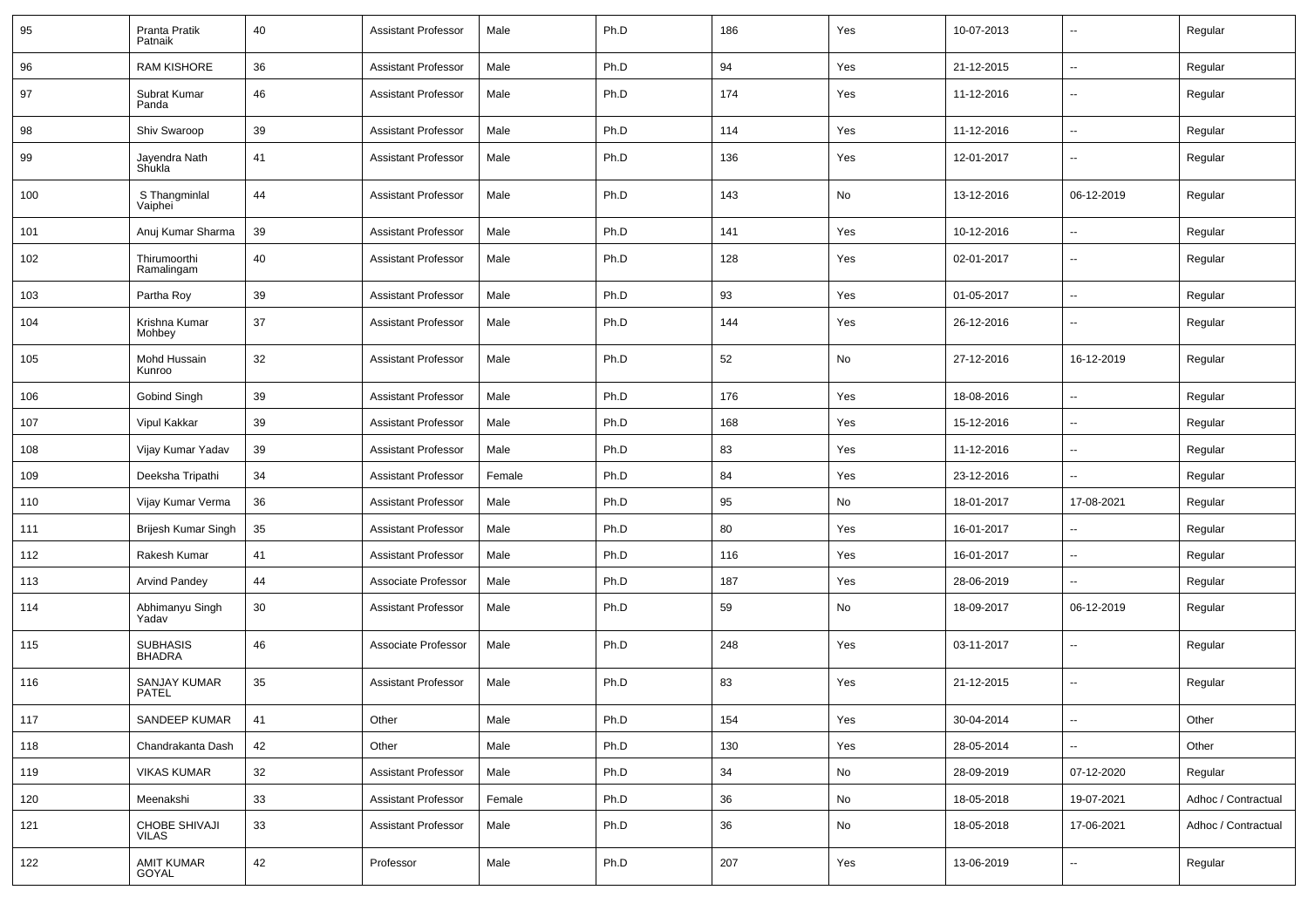| 123 | <b>SANJIB KUMAR</b><br><b>PANDA</b>     | 48 | Professor                  | Male   | Ph.D | 300 | Yes | 08-07-2019 | $\overline{a}$           | Regular             |
|-----|-----------------------------------------|----|----------------------------|--------|------|-----|-----|------------|--------------------------|---------------------|
| 124 | <b>RAJESH KUMAR</b>                     | 54 | Professor                  | Male   | Ph.D | 310 | Yes | 09-07-2019 | $\overline{\phantom{a}}$ | Regular             |
| 125 | Chinmay Mallik                          | 39 | <b>Assistant Professor</b> | Male   | Ph.D | 174 | Yes | 06-06-2019 | $\sim$                   | Regular             |
| 126 | Sahinur Reja                            | 37 | <b>Assistant Professor</b> | Male   | Ph.D | 25  | No  | 07-06-2019 | 06-01-2022               | Regular             |
| 127 | RITESH SINGH                            | 37 | <b>Assistant Professor</b> | Male   | Ph.D | 101 | Yes | 18-06-2019 |                          | Regular             |
| 128 | <b>HEMANT JOSHI</b>                     | 32 | <b>Assistant Professor</b> | Male   | Ph.D | 76  | Yes | 25-06-2019 | $\overline{\phantom{a}}$ | Regular             |
| 129 | <b>DIPAK GAYEN</b>                      | 37 | <b>Assistant Professor</b> | Male   | Ph.D | 34  | Yes | 05-07-2019 | $\overline{\phantom{a}}$ | Regular             |
| 130 | <b>JAYANTI PAL</b>                      | 32 | <b>Assistant Professor</b> | Female | Ph.D | 53  | Yes | 08-07-2019 | $\sim$                   | Regular             |
| 131 | <b>BHAWANA BISSA</b>                    | 39 | <b>Assistant Professor</b> | Female | Ph.D | 101 | Yes | 15-07-2019 | $\sim$                   | Regular             |
| 132 | <b>SUBHASH</b><br><b>DHULIYA</b>        | 69 | Professor                  | Male   | Ph.D | 453 | No  | 20-01-2019 | 21-01-2019               | Adhoc / Contractual |
| 133 | <b>MANAS KUMAR</b><br><b>PATRA</b>      | 58 | Associate Professor        | Male   | Ph.D | 171 | No  | 06-08-2018 | 05-08-2020               | Adhoc / Contractual |
| 134 | <b>MOTINIVA NAYAK</b>                   | 40 | <b>Assistant Professor</b> | Female | Ph.D | 26  | No  | 30-07-2020 | 21-03-2021               | Adhoc / Contractual |
| 135 | SURENDRA<br><b>NIMESH</b>               | 44 | Other                      | Male   | Ph.D | 167 | Yes | 25-06-2013 |                          | Other               |
| 136 | <b>Dhaneswar Prusty</b>                 | 43 | Other                      | Male   | Ph.D | 103 | Yes | 26-02-2018 |                          | Other               |
| 137 | Jony Saha                               | 35 | Other                      | Male   | Ph.D | 38  | No  | 23-10-2017 | 08-01-2021               | Other               |
| 138 | <b>VIVEK VERMA</b>                      | 39 | Other                      | Male   | Ph.D | 103 | Yes | 16-01-2019 |                          | Other               |
| 139 | <b>RAJAGOPAL</b><br><b>REDDY SEELAM</b> | 37 | <b>Assistant Professor</b> | Male   | Ph.D | 86  | Yes | 23-06-2020 | $\overline{\phantom{a}}$ | Regular             |
| 140 | <b>AJAY INDIAN</b>                      | 42 | <b>Assistant Professor</b> | Male   | Ph.D | 235 | Yes | 03-10-2019 |                          | Regular             |
| 141 | Anoop Kumar                             | 33 | <b>Assistant Professor</b> | Male   | Ph.D | 30  | Yes | 17-03-2020 | $\sim$                   | Regular             |
| 142 | Upasana Talukdar                        | 33 | <b>Assistant Professor</b> | Female | Ph.D | 95  | Yes | 03-10-2019 |                          | Regular             |
| 143 | SANGEETA<br>YADUVANSHI                  | 37 | <b>Assistant Professor</b> | Female | Ph.D | 21  | Yes | 03-10-2019 | --                       | Regular             |
| 144 | RINA RAM<br>KISHORE GODARA              | 48 | <b>Assistant Professor</b> | Female | Ph.D | 190 | Yes | 06-03-2020 | --                       | Regular             |
| 145 | T SANGEETHA                             | 42 | <b>Assistant Professor</b> | Female | Ph.D | 55  | Yes | 09-03-2020 | $\overline{\phantom{a}}$ | Regular             |
| 146 | SEEMA GOPINATH                          | 43 | Assistant Professor        | Female | Ph.D | 181 | Yes | 11-03-2020 |                          | Regular             |
| 147 | KANAK SHARMA                            | 39 | <b>Assistant Professor</b> | Female | Ph.D | 108 | Yes | 17-03-2020 | $\sim$                   | Regular             |
| 148 | <b>MILAN SASMAL</b>                     | 42 | <b>Assistant Professor</b> | Male   | Ph.D | 214 | Yes | 21-10-2019 | $\overline{\phantom{a}}$ | Regular             |
| 149 | RAJAN SINGH                             | 36 | <b>Assistant Professor</b> | Male   | Ph.D | 79  | Yes | 10-12-2019 | $\sim$                   | Regular             |
| 150 | KAPIL SARASWAT                          | 36 | <b>Assistant Professor</b> | Male   | Ph.D | 155 | Yes | 30-03-2020 | $\sim$                   | Regular             |
| 151 | SHAILESH KUMAR<br><b>PATIDAR</b>        | 37 | <b>Assistant Professor</b> | Male   | Ph.D | 144 | Yes | 06-08-2019 | $\overline{\phantom{a}}$ | Regular             |
| 152 | NIVEDITA<br>CHAUDHARY                   | 35 | <b>Assistant Professor</b> | Female | Ph.D | 55  | Yes | 20-12-2019 | ⊷.                       | Regular             |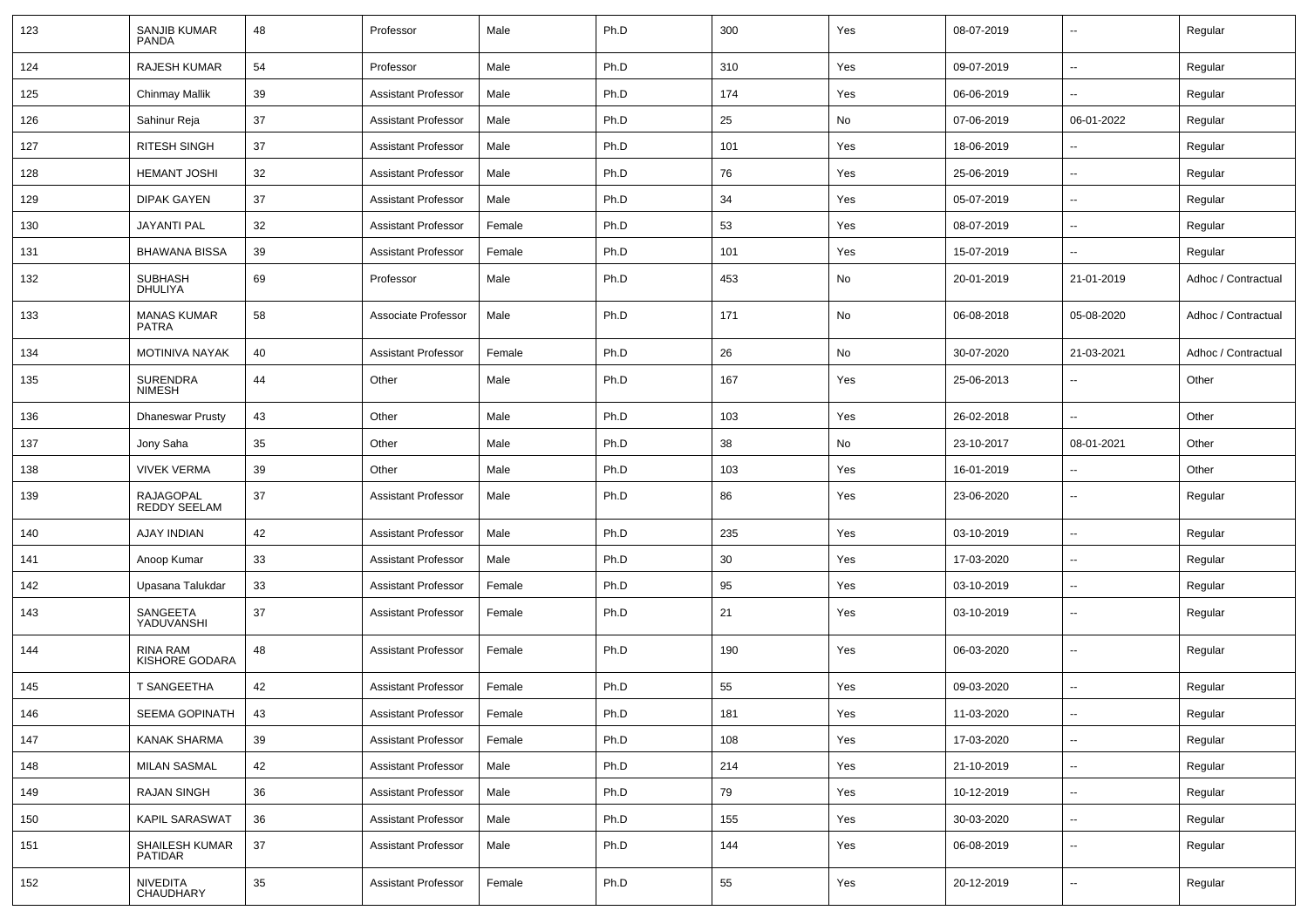| 153 | <b>DHANAPATI</b><br><b>SHOUGRAKPAM</b> | 45 | <b>Assistant Professor</b> | Female | Ph.D   | 99  | Yes | 01-11-2019 | $\sim$                   | Regular             |
|-----|----------------------------------------|----|----------------------------|--------|--------|-----|-----|------------|--------------------------|---------------------|
| 154 | SAKSHI BHATIA                          | 32 | <b>Assistant Professor</b> | Female | Ph.D   | 82  | Yes | 19-03-2020 | $\sim$                   | Regular             |
| 155 | <b>UMA SHANKAR</b><br>MISHRA           | 46 | Professor                  | Male   | Ph.D   | 248 | Yes | 19-12-2019 | $\overline{\phantom{a}}$ | Regular             |
| 156 | <b>ASHA KUMARI</b><br>MEENA            | 31 | <b>Assistant Professor</b> | Female | Ph.D   | 40  | Yes | 13-01-2020 | ۰.                       | Regular             |
| 157 | <b>INSHAD ALI KHAN</b>                 | 53 | <b>Assistant Professor</b> | Male   | Ph.D   | 290 | Yes | 01-06-2020 | $\overline{\phantom{a}}$ | Regular             |
| 158 | <b>NEHA SINGH</b>                      | 37 | <b>Assistant Professor</b> | Female | Ph.D   | 71  | Yes | 11-12-2019 | $\sim$                   | Regular             |
| 159 | <b>HEMANT NAICK</b><br><b>BANAVATH</b> | 33 | <b>Assistant Professor</b> | Male   | Ph.D   | 37  | Yes | 12-12-2019 | ۰.                       | Regular             |
| 160 | SUNIL G PUROHIT                        | 40 | <b>Assistant Professor</b> | Male   | Ph.D   | 165 | Yes | 23-01-2020 | $\overline{\phantom{a}}$ | Regular             |
| 161 | SANJIB KUMAR<br><b>PATRA</b>           | 43 | Associate Professor        | Male   | Ph.D   | 239 | Yes | 01-10-2019 | ۰.                       | Regular             |
| 162 | <b>KASHINATH G</b><br>METRI            | 38 | <b>Assistant Professor</b> | Male   | Ph.D   | 97  | Yes | 01-10-2019 |                          | Regular             |
| 163 | <b>SATPAL</b>                          | 29 | <b>Assistant Professor</b> | Male   | Ph.D   | 78  | No  | 31-07-2020 | 30-07-2021               | Adhoc / Contractual |
| 164 | SHAILENDRA<br>PRATAP SINGH             | 39 | <b>Assistant Professor</b> | Male   | Ph.D   | 91  | No  | 20-01-2020 | 14-09-2021               | Adhoc / Contractual |
| 165 | KAMLA KANTA<br><b>SATPATHY</b>         | 62 | Professor                  | Male   | Ph.D   | 422 | Yes | 07-02-2020 | $\sim$                   | Adhoc / Contractual |
| 166 | YUGANDAR BITLA                         | 39 | <b>Assistant Professor</b> | Male   | Ph.D   | 100 | Yes | 14-10-2019 |                          | Regular             |
| 167 | <b>SHYAM SUNDER</b><br>AGARWAL         | 64 | Professor                  | Male   | Ph.D   | 476 | No  | 03-02-2020 | 02-03-2021               | Adhoc / Contractual |
| 168 | VIVEKANAND<br>TIWARI                   | 36 | <b>Assistant Professor</b> | Male   | M.Plan | 156 | Yes | 10-07-2013 | $\sim$                   | Regular             |
| 169 | <b>TARUN KUMAR</b>                     | 34 | <b>Assistant Professor</b> | Male   | Ph.D   | 25  | Yes | 15-09-2020 | $\sim$                   | Regular             |
| 170 | SHITAL PRASAD<br><b>MAHENDRA</b>       | 45 | Associate Professor        | Male   | Ph.D   | 228 | Yes | 01-10-2020 | $\overline{\phantom{a}}$ | Regular             |
| 171 | SHARITA DEVIRAM<br>SHARMA              | 39 | <b>Assistant Professor</b> | Female | Ph.D   | 99  | Yes | 01-02-2021 | $\sim$                   | Regular             |
| 172 | <b>JAYA KRITIKA</b><br>OJHA            | 38 | <b>Assistant Professor</b> | Female | Ph.D   | 135 | Yes | 15-09-2020 | $\overline{\phantom{a}}$ | Regular             |
| 173 | WAIROKPAM<br>PREMI DEVI                | 33 | <b>Assistant Professor</b> | Female | Ph.D   | 45  | Yes | 29-10-2020 |                          | Regular             |
| 174 | NEETHU P S                             | 31 | <b>Assistant Professor</b> | Female | Ph.D   | 46  | Yes | 16-09-2020 | $\sim$                   | Regular             |
| 175 | <b>GUNEET INDER JIT</b><br><b>KAUR</b> | 33 | <b>Assistant Professor</b> | Female | Ph.D   | 96  | Yes | 25-09-2020 | $\sim$                   | Regular             |
| 176 | <b>HEMANGA DUTTA</b>                   | 39 | Associate Professor        | Male   | Ph.D   | 186 | No  | 01-10-2020 | 15-05-2021               | Regular             |
| 177 | M MARIESWARAN                          | 32 | <b>Assistant Professor</b> | Male   | Ph.D   | 109 | No  | 09-10-2020 | 30-07-2021               | Regular             |
| 178 | J MAYURI DILIP                         | 34 | <b>Assistant Professor</b> | Female | Ph.D   | 8   | Yes | 27-11-2020 |                          | Adhoc / Contractual |
| 179 | AKHILESH<br><b>TRIPATHI</b>            | 61 | Other                      | Male   | Ph.D   | 322 | No  | 15-07-2020 | 05-06-2021               | Other               |